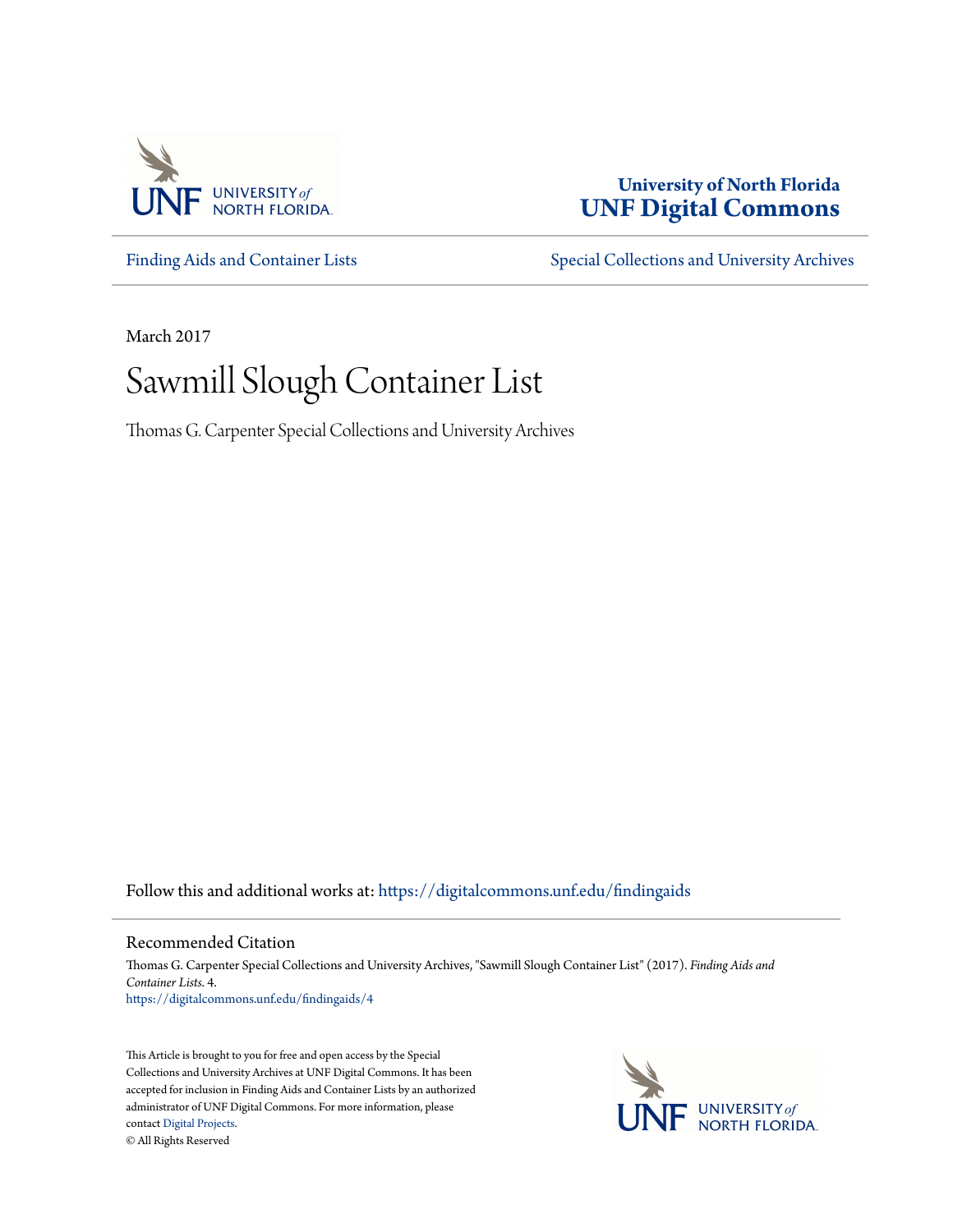Box 1-Looproad Lawsuit

Folder:

- 1. Administrative Hearing Transcript Summary
- 2. Administrative Transcripts Volume I
- 3. Administrative Transcripts Volume II
- 4. Administrative Hearing Transcripts Volume III
- 5. Administrative Hearing (1991)
- 6. Administrative Hearing Requests to (SJRWMD) (Begin 4/23/1990)
- 7. Herbert's Administrative Hearing Testimony: EC Purpose
- 8. Legal Papers-Administrative Hearing (1990)
- 9. Administrative Hearing (7/11/91) Rogers et al
- 10. Administrative Hearing (6/91) Transcript Summary, etc.
- 11. Petitions
- 12. Administrative Hearing Draft and Final Copies #2
- 13. Petition #2 Administrative Hearing (12/90) (Drafts)
- 14. Petition #1 Administrative Hearing
- 15. Detail of Fill Area
- 16. UNF Exhibit #1
- 17. UNF Exhibit #2
- 18. UNF Exhibit #3
- 19. UNF Exhibit #4
- 20. UNF Exhibit #5
- 21. UNF Exhibit #6
- 22. UNF Exhibit #7
- 23. UNF Exhibit #8a
- 24. UNF Exhibit #8b
- 25. UNF Exhibit #8c
- 26. UNF Exhibit #8e
- 27. UNF Exhibit #9
- 28. UNF Exhibit #10
- 29. UNF Exhibit #12
- 30. UNF Exhibit #13
- 31. UNF Exhibit #14
- 
- 32. Resume Whitney C. Green
- 33. UNF Exhibit #15
- 34. UNF Exhibit #16
- 35. UNF Exhibit #17
- 36. UNF Exhibit #18
- 37. UNF Exhibit #20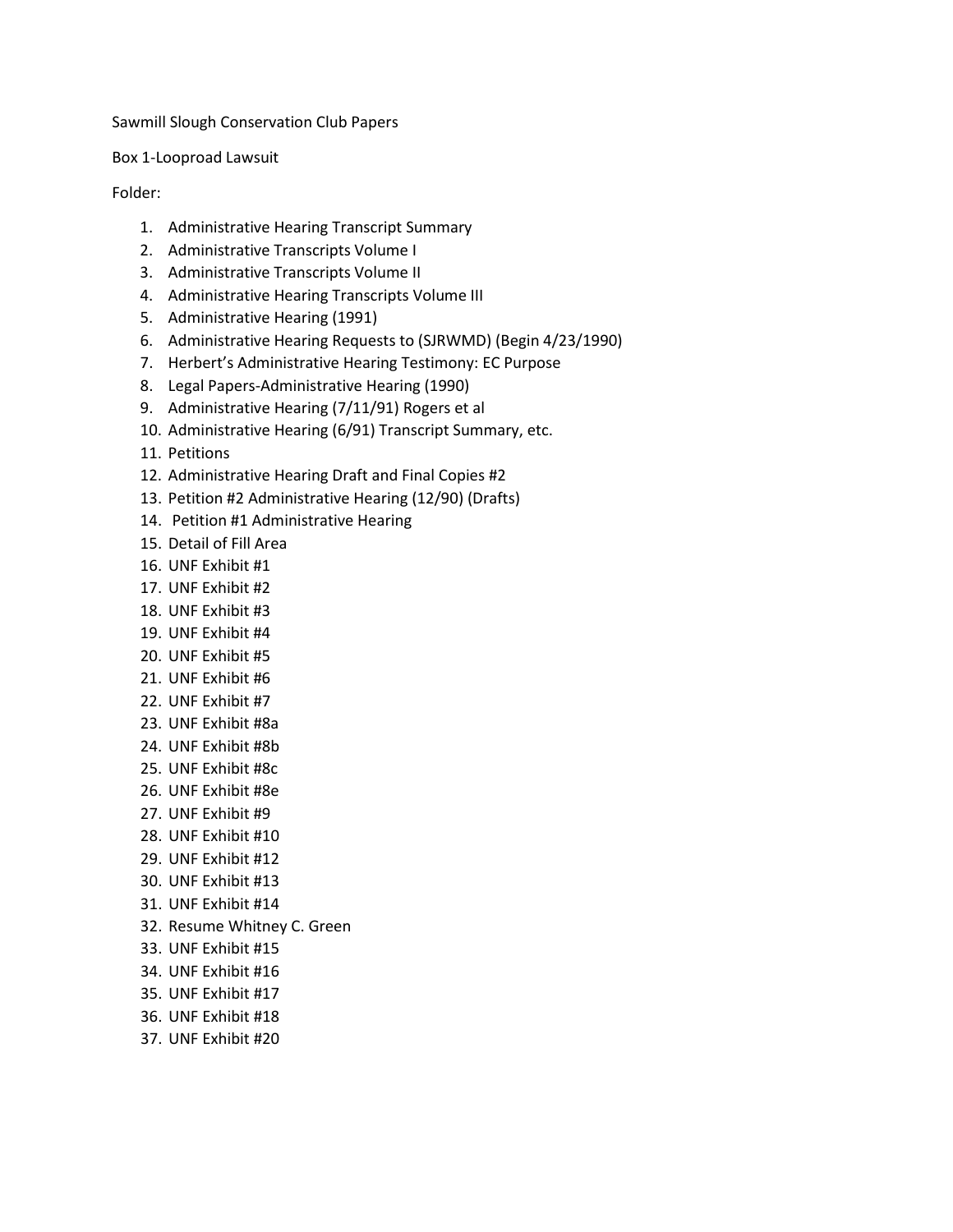Box 2-Looproad Lawsuit

Folder:

- 1. Public Loop Road Hearing; April 19, 1989
- 2. Newsclippings 1989-1992
- 3. UNF Exhibit 2-site plan
- 4. UNF Exhibit 8-February 23, 1990
- 5. Administrative Hearing Petitions 9/1991
- 6. UNF Exhibit 6-January 4, 1990
- 7. Petitions and Resolutions-1989
- 8. Loop road Petitions-undated
- 9. Information and Petition Sheets
- 10. Opposition Materials
- 11. Robert Loftin Papers
- 12. Organization Letters and Responses
- 13. St Johns Water Management District Actions and Letters
- 14. Loop road documents- Robert Loftin Papers
- 15. Research Park

Sawmill Slough Conservation Club Papers

Box 3-Sawmill Slough Club Controversies: Loop Road/Eastern Connector, LMAC Proceedings, Reasearch Park, Public Records, Inauguration, UNF Private Attorneys

Folder:

- 1. UNF Master Plan Update (2 copies)
- 2. Loop Road/Sawmill Slough Resolutions
- 3. Loop/E.C. (Eastern Connector) Funding Documents
- 4. Expense Reimbursement-Censorship
- 5. News Articles, Misc.
- 6. "Mitigation": Wetlands Creation (Missing Folder)
- 7. LMAC (Land Management Advisory Council) Meeting: Outlines of Presentation, 11/15/1991 (Missing Folder)
- 8. UNF Roads-Northern Connector, Alternatives
- 9. UNF Environmental Violations
- 10. DNR (Department of Natural Resources)-LMAC
- 11. Research Park Documents, 1989-1991
- 12. R&D (Research and Development) Park
- 13. AMTEC (Aerospace Maintenance Technology & Environmental Compliance Center): Lobbying, Herbert's Trip
- 14. Research Park Permits
- 15. UNF Public Records Access
- 16. Receipts for Copying Public Records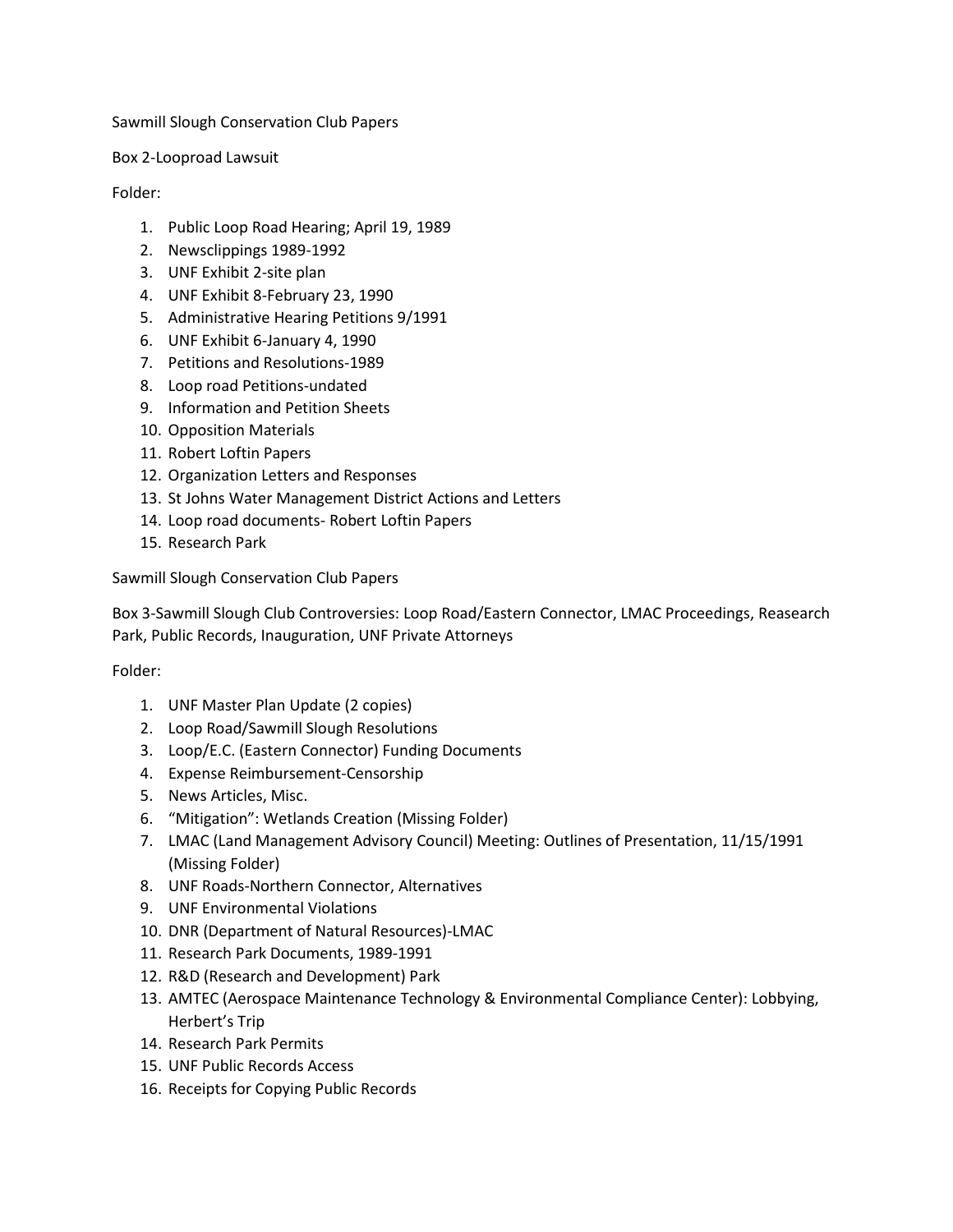- 17. Inauguration Documents (1)
- 18. Inauguration Documents (2)
- 19. UNF Attorney Fees
- 20. Private Attorney Permission Requests
- 21. Newsclippings: UNF Legal Fees
- 22. UNF Publications

Box 4- Sawmill Slough (A-Fi)

- 1. Chronological Index to Archives (partial)
- 2. To Archives (photo negatives)
- 3. Acclimatization Workshops
- 4. Adams Award, 1974
- 5. Adams Award Nominations, 1983-1984
- 6. Adams Award Nominations, 1985
- 7. Adams Award Nominations, 1986
- 8. Adams Award Nominations, 1987
- 9. Adams Award Nominations, 1988
- 10. Adams Award Nominations (Lucy Wallace), 1989
- 11. Advisory Board
- 12. Agendas, 1986-1988
- 13. Alaska Coalition
- 14. Alexander Springs, June 22-23, 1991
- 15. Arbor day
- 16. Archaeology on Campus
- 17. Arctic National Wildlife Refuge (See also Spring Manifest 1988)
- 18. Audubon Nature Walk and Youth Development Center for Boys, January 19, 1974
- 19. Barrier Islands
- 20. Bartram Trail Marker Dedication, September 13, 1990
- 21. Beach Party, June 1987
- 22. Beach Party and End of the Year Awards, 1988
- 23. Beach Clean-up, September 21, 1991
- 24. Betsch, Marvyne (See also Arbor Day)
- 25. Bicentennial Party, June 26, 1976
- 26. Bicycle Trails on Campus
- 27. Bikeways
- 28. Big Bend Project
- 29. Big Talbot Island
- 30. Birds on Campus
- 31. Black Creek, February 28, 1987
- 32. Black Creek, February 27, 1988
- 33. Black Creek, May 19, 1991
- 34. Bon Voyage Party for Denise, August 30, 1991
- 35. Budget-Student Activity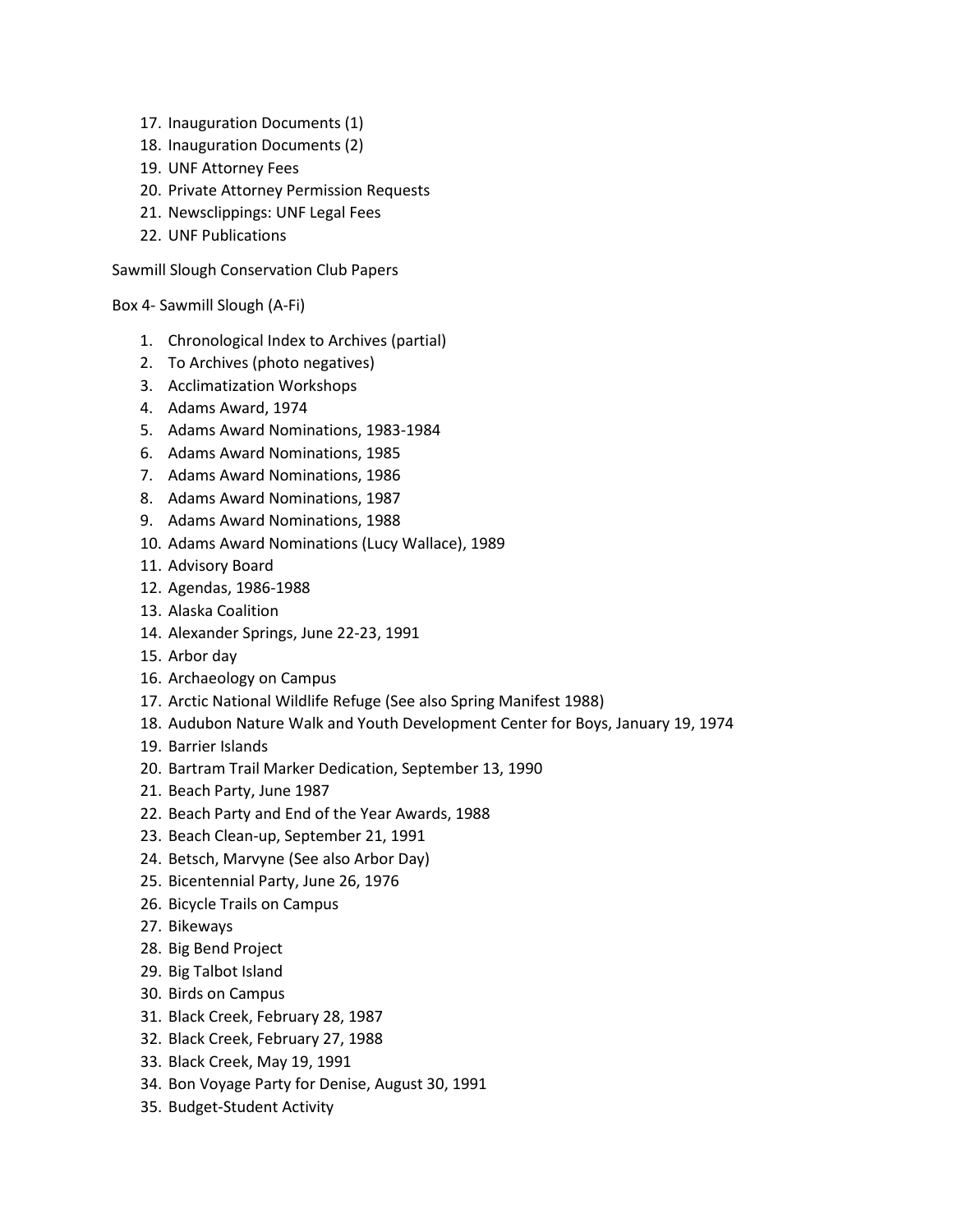- 36. Bowman, Ray D. (Advisor)
- 37. Burning, Prescribed
- 38. Butterflies of UNF, H. David Baggett
- 39. Campus
- 40. Campus Environmental Advisory Committee
- 41. Campus Map and Visitor's Guide, Featuring the Nature Trails
- 42. Canoe Clinic
- 43. Canoe Races, Third Annual Southeastern Intercollegiate; Catawba River, Morganton, NC
- 44. Canoeing Trips (From Ray Bowman, May 2008)
- 45. Central Park
- 46. Christmas Party, December 9, 1988
- 47. Clay County Rally, June 1991
- 48. Clubfest, September 11, 1985
- 49. Clubfest, September 16, 1987
- 50. Clubfest, 1988
- 51. Clubfest, September 13, 1989
- 52. Clubfest, 1990
- 53. Clubfest, September 25, 1991
- 54. Coastal Cleanup, 1988
- 55. Comet Watch: Halley's Comet, March 22-23, 1986
- 56. Constitution, 1973-1991
- 57. Conservation Alerts
- 58. Conservation Committee, Sawmill Slough
- 59. Cumberland Island, December 1-2, 1984
- 60. Cumberland Island, December 13-14, 1986
- 61. Cumberland Island, December 3-4, 1988
- 62. Dames Point Bridge
- 63. Deep Creek, October 23, 1988
- 64. Dr. Loftin, Sawmill Slough Advisor
- 65. Durbin Creek
- 66. "Dynamite": UNF Blocks Emergency Access
- 67. Earth Center, Ray Lewis
- 68. Earth Week, 1973
- 69. Earth Day, 1974 & 1976
- 70. Earth Celebration, 1978
- 71. Earth Celebration, 1980
- 72. Earth Day, 1990
- 73. Earth Expo, 1981
- 74. Earth Musicfest, 1982
- 75. Earth Musicfest, 1983
- 76. Earth Musicfest, April 13, 1985
- 77. Earth Musicfest, April 5, 1986
- 78. Earth Musicfest, 1991
- 79. Eco-Encounter, 1974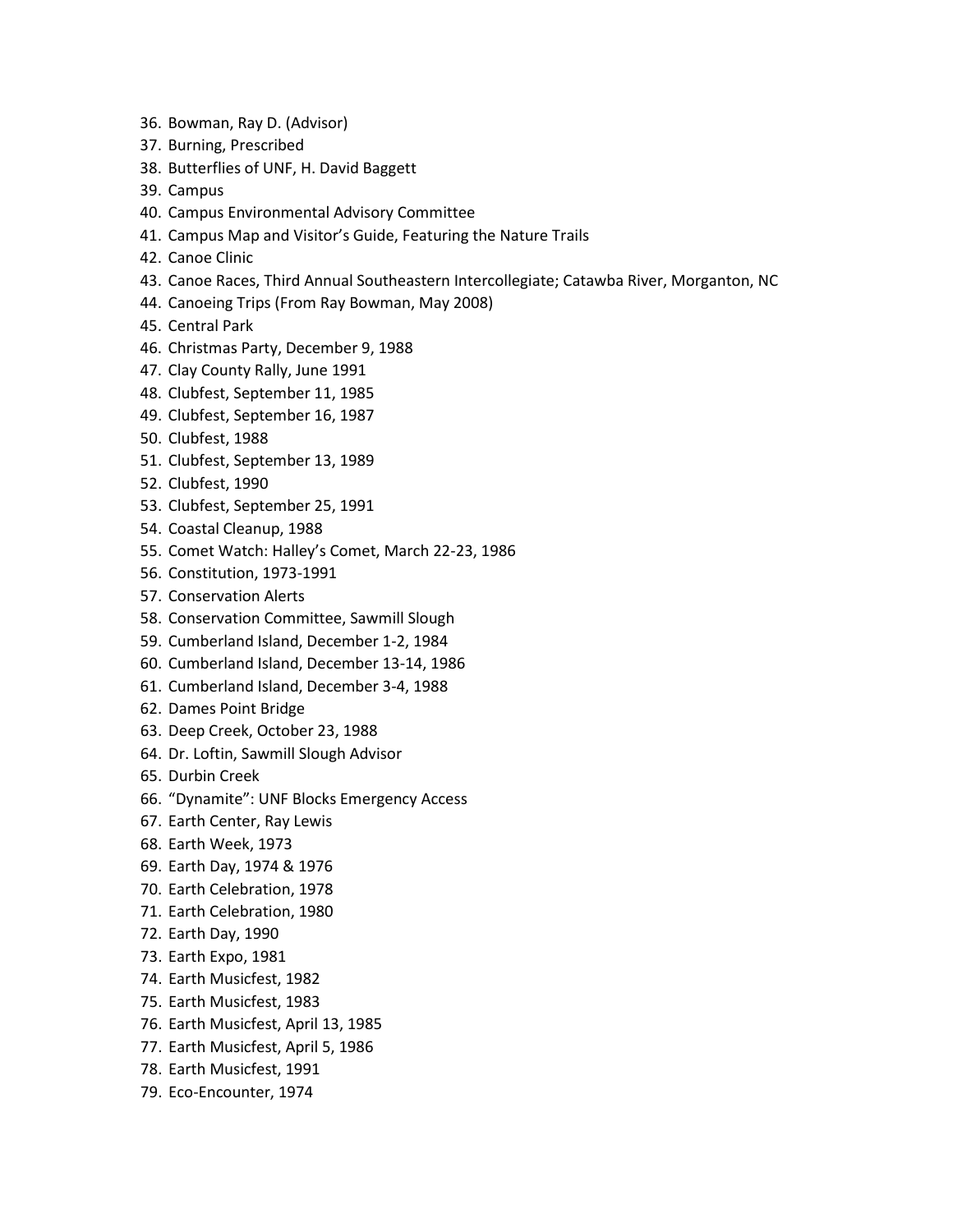- 80. Eco-Encounter, 1975
- 81. Ecosystems of UNF by Robert W. Loftin
- 82. Environmental/Economic Interface Team
- 83. Environmental Education Workshop, March 13-15, 1981
- 84. Environmental & Energy Expo, 1979
- 85. Environmental Issues-Community Involvement
- 86. Environmentalist of the Year
- 87. Everglades, April 1-3, 1988
- 88. Fantasy Fair, March 4, 1987
- 89. Field Study Assistant Workshop, November 17, 1980
- 90. Fight On: A Twenty-year History of SSCC

- Box 5- Sawmill Slough (Fl-Nature Trails (1))
	- 1. Flood Plan Ordinance
	- 2. "Florida Cracker" Nature Trail Tapes
	- 3. Florida State Caverns, March 14-16, 1987
	- 4. Florida Wildlife Federation
	- 5. Fort George Island
	- 6. Girvin Road Landfill
	- 7. Golf Course
	- 8. Gopher Tortoise (See also Rare and Endangered Biota on Campus)
	- 9. Grants
	- 10. Gray, Jerry
	- 11. Great Safe Holiday Break
	- 12. Greenfield Woods Cleanup
	- 13. Greenpeace on Campus, September 11, 1989
	- 14. "Growth in Jax" Duval County Student Seminar, 1974
	- 15. Guana
	- 16. Hanna Park, Nature Trail Dedication, April 27, 1991
	- 17. Haywood Murder
	- 18. Herbert, Adam W. (from Fall 1988)
	- 19. Hike-In with Florida Trail Association, September 24, 1991
	- 20. History of the Club
	- 21. History of UNF (First 10 Years)
	- 22. Housing on Campus
	- 23. Ichetucknee
	- 24. Julington Creek, June 24, 1990
	- 25. Julington Creek, September 23, 1990
	- 26. Juniper Springs, November 1, 1986
	- 27. Juniper Springs, May 28, 1989
	- 28. Juniper Springs, September 2, 1990
	- 29. Keys Project, 1988-1989
	- 30. Krall, Sue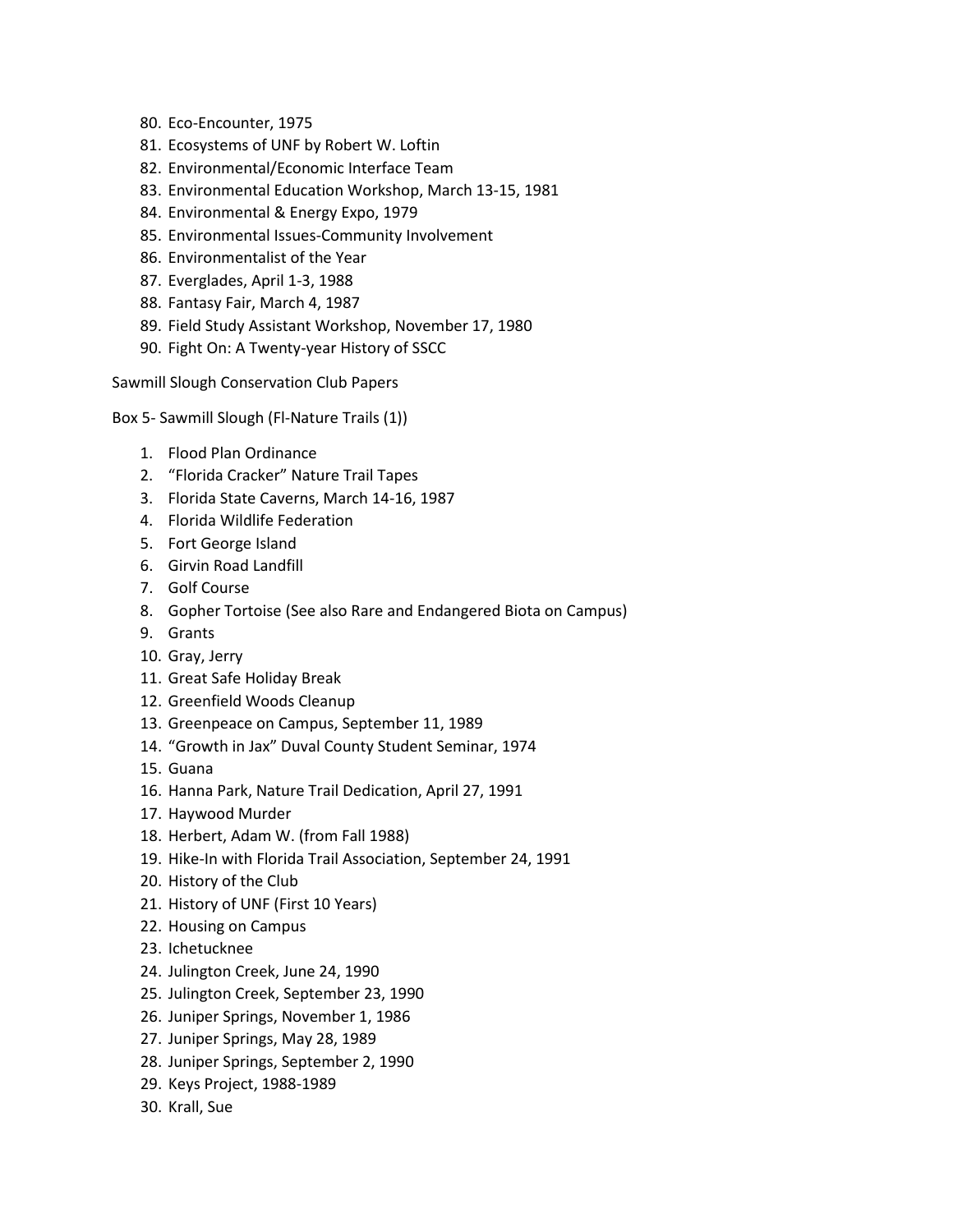- 31. The Lakes
- 32. Legal Expenses
- 33. Letters of Appreciation
- 34. Letters of Appreciation to Leslie
- 35. Lewis, Ray
- 36. Liability Release Form
- 37. Little Talbot Island, September 8 and October 14, 1984
- 38. Louisiana Toxics March, November 11, 1988
- 39. Manatee Hearing, September 7, 1989
- 40. Manatee Workshop, August 28, 1991
- 41. Mass Burn Rally, February 16, 1989
- 42. Master Plan and Update
- 43. May Day, 1973
- 44. May Festival, 1974
- 45. May Festival, 1975
- 46. May Festival, 1976
- 47. May Festival, 1977
- 48. May Festival, 1978
- 49. May Festival, 1979
- 50. May Festival, 1980
- 51. Meeting Flyers
- 52. Membership Application Form, 1983-1984
- 53. Membership
- 54. Membership Lists (Working File)
- 55. Minutes of Regular Meetings
- 56. Miscellaneous
- 57. Nassau Valley Marshes
- 58. Nature Center, Diary of Activities, 1980-1981
- 59. Nature Center, 1980-1981
- 60. Nature Center, 1983-1984
- 61. Nature Conservancy Annual Meeting, Jacksonville, October 24, 1987
- 62. Nature Trails (1)

Box 6-Sawmill Slough (Nature Trails (2)-Spinnaker, 1990)

- 1. Nature Trails (2)
- 2. Nature Trails, Jacksonville Today Magazine, April 1989
- 3. Natural Communications, Classification Criteria
- 4. N.F.A.C.U.S Workshop
- 5. Newsletter Artwork, Samples
- 6. Newsletter Articles, Misc. Eco
- 7. North Carolina, May 27-30, 1988
- 8. North Carolina Mountains, May 22-25, 1987
- 9. North Georgia Spring Break, March 24-April 2, 1989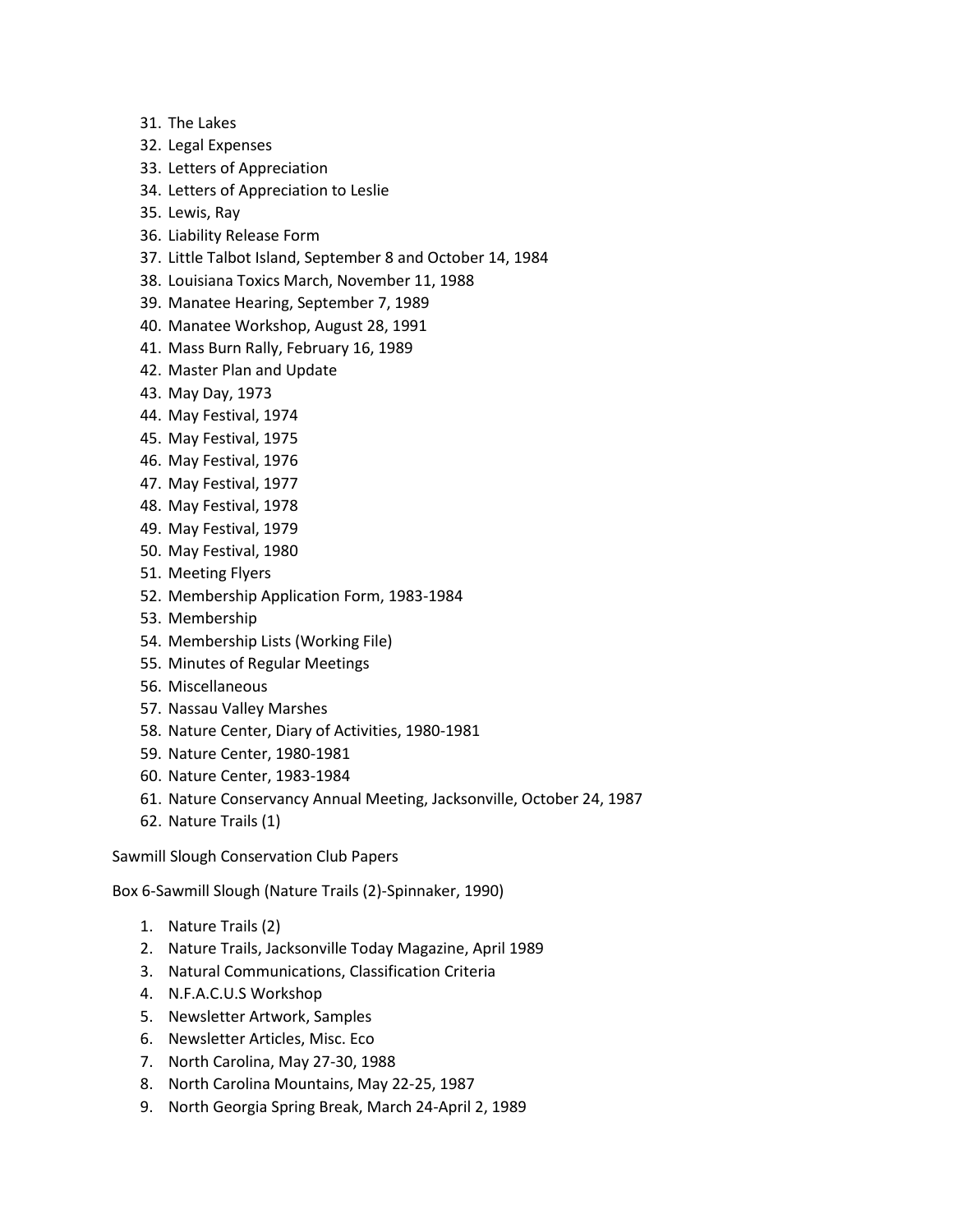- 10. North Star Yearbook, 1976-1977
- 11. North Star Yearbook, Vol IV Spring, 1978
- 12. North Star Yearbook, 1984-1985
- 13. Nuclear Winter Conference, South Carolina, 1984
- 14. Office, Request for an…
- 15. Officers Over the Years
- 16. Ohoopee River Trip (Georgia) with Sierra, March 9-10, 1985
- 17. Okefenokee, March 1973
- 18. Okefenokee Swamp, November 1985
- 19. Oktoberfest, 1979
- 20. Oktoberfest, 1985
- 21. Oktoberfest, 1986
- 22. Oktoberfest, 1987
- 23. Oktoberfest, 1988
- 24. Oktoberfest, 1989
- 25. Oktoberfest, 1991
- 26. O'Leno State Park, River Rise Trail with Sierra, February 24, 1985
- 27. Open Forum on Campus Growth, October 2, 1991
- 28. Organization, misc
- 29. Ortega Island
- 30. Osprey Nest Platform, February 14, 1988
- 31. Other Environmental Groups, Contact with
- 32. Parking Lot Redensification, 1987
- 33. Parking Planning Committee Report, 1990
- 34. Parking Planning Committee, October 1990
- 35. Parking Planning Committee, 1990-High Rise Parking Garage
- 36. Payne's Prairie/Orange lake, February 3-5, 1989
- 37. Permits (Other than Loop Road)
- 38. Petition, Golf Course
- 39. Phosphate Mining in the Osceola National Forest
- 40. Photographs
- 41. Pistol Range on Campus
- 42. Plants on Campus
- 43. Poaching on UNF Campus
- 44. Political Endorsements, Questions About
- 45. Posting Policy
- 46. Preservation 2000, Local Projects
- 47. Publicity (excluding Spinnaker)
- 48. Rebirth of the Club, 1983
- 49. Recycling Projects
- 50. Reptiles and Amphibians on Campus
- 51. Rhododendron Chapmanii
- 52. Rules/Regulations Applicable to S.S.C.C.
- 53. Santa Fe River, July 21, 1991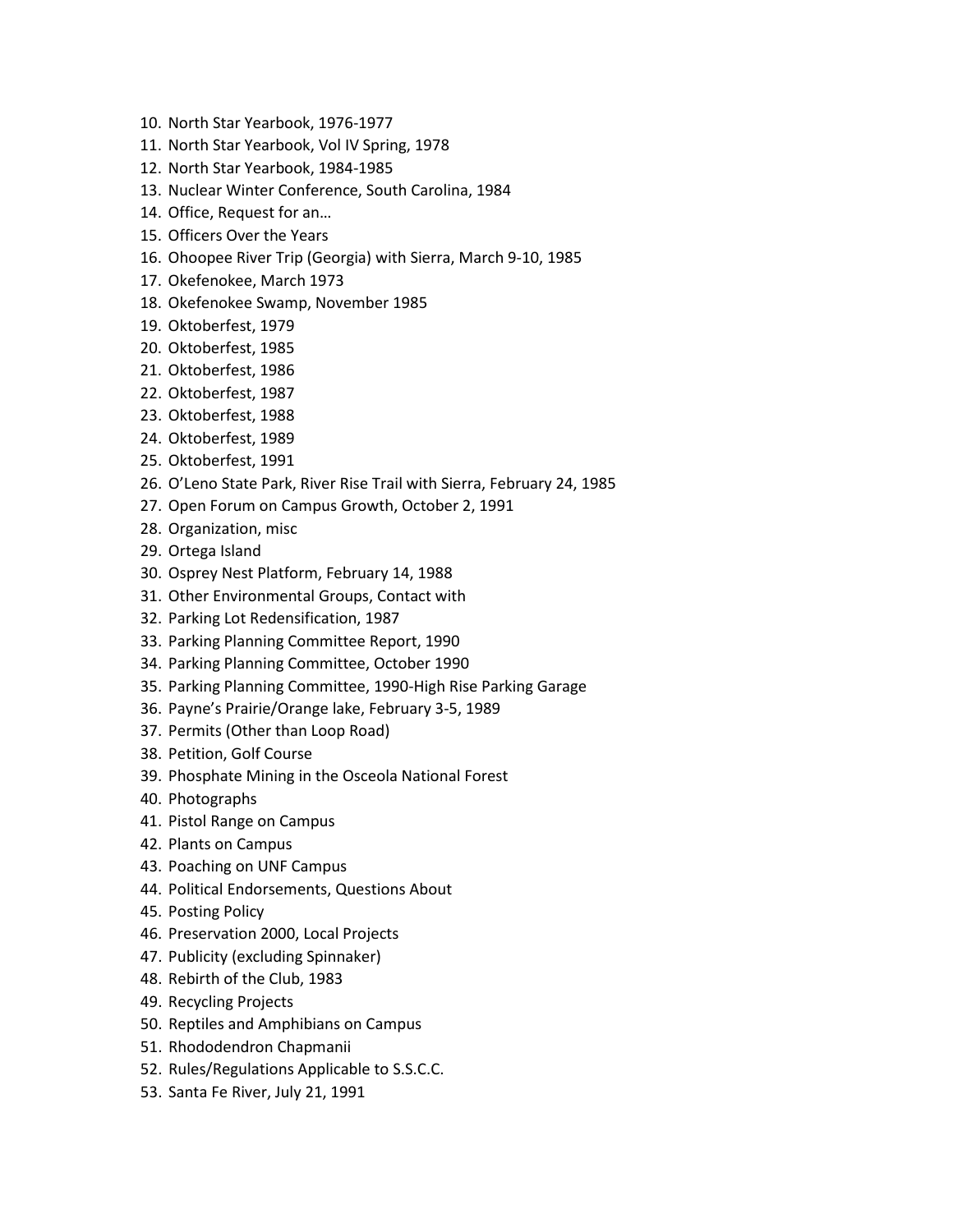- 54. Sawmill Slough Song-Bowman
- 55. Scouts, Boy and Girl, Use of Trails
- 56. SEAC (Student Environmental Action Coalition)
- 57. Senior Service Award, 1986-Shirley Webb
- 58. Sign Disappearance, 1991
- 59. Sign Issue, Posting Policy, Freedom of Speech
- 60. Snakeman and Friends (Reptile Show), April 7, 1988
- 61. Southeast landfill
- 62. Southern Connections, March 3, 1988
- 63. Speakers
- 64. Speaker's Bureau
- 65. Spinnaker, Letters re: Slough (General articles, poems, etc.)
- 66. Spinnaker, 1986
- 67. Spinnaker, 1987
- 68. Spinnaker, 1988
- 69. Spinnaker, 1989
- 70. Spinnaker, 1990

Box 7: Sawmill Slough (Spinnaker, 1991-Y.C.C. Camp)

- 1. Spinnaker, 1991
- 2. Spinnaker, 1992
- 3. Spinnaker, 1993
- 4. Spinnaker, 2012
- 5. Spring Bash, 1985
- 6. Spring Bash, March 5, 1986
- 7. Spring Bash, March 11, 1987
- 8. Spring Bash, 1988
- 9. Spring Bash, 1989
- 10. Spring Musicfest, April 4, 1987
- 11. Spring Musicfest, April 9, 1988
- 12. Spring Musicfest, April 15, 1989
- 13. St. Mary's River, October 1987
- 14. St. Mary's River, November 11-13, 1988
- 15. St. Mary's River, January 1990
- 16. St. Patrick's Day Barbeque, March 17, 1985
- 17. State Road 9A
- 18. Stationary
- 19. Stewardship Conference, 1990
- 20. Student Government Association
- 21. Student Handbook
- 22. Sun Day, 1979
- 23. Suwannee River, 1991
- 24. The Swamp Stomper, 1972-1979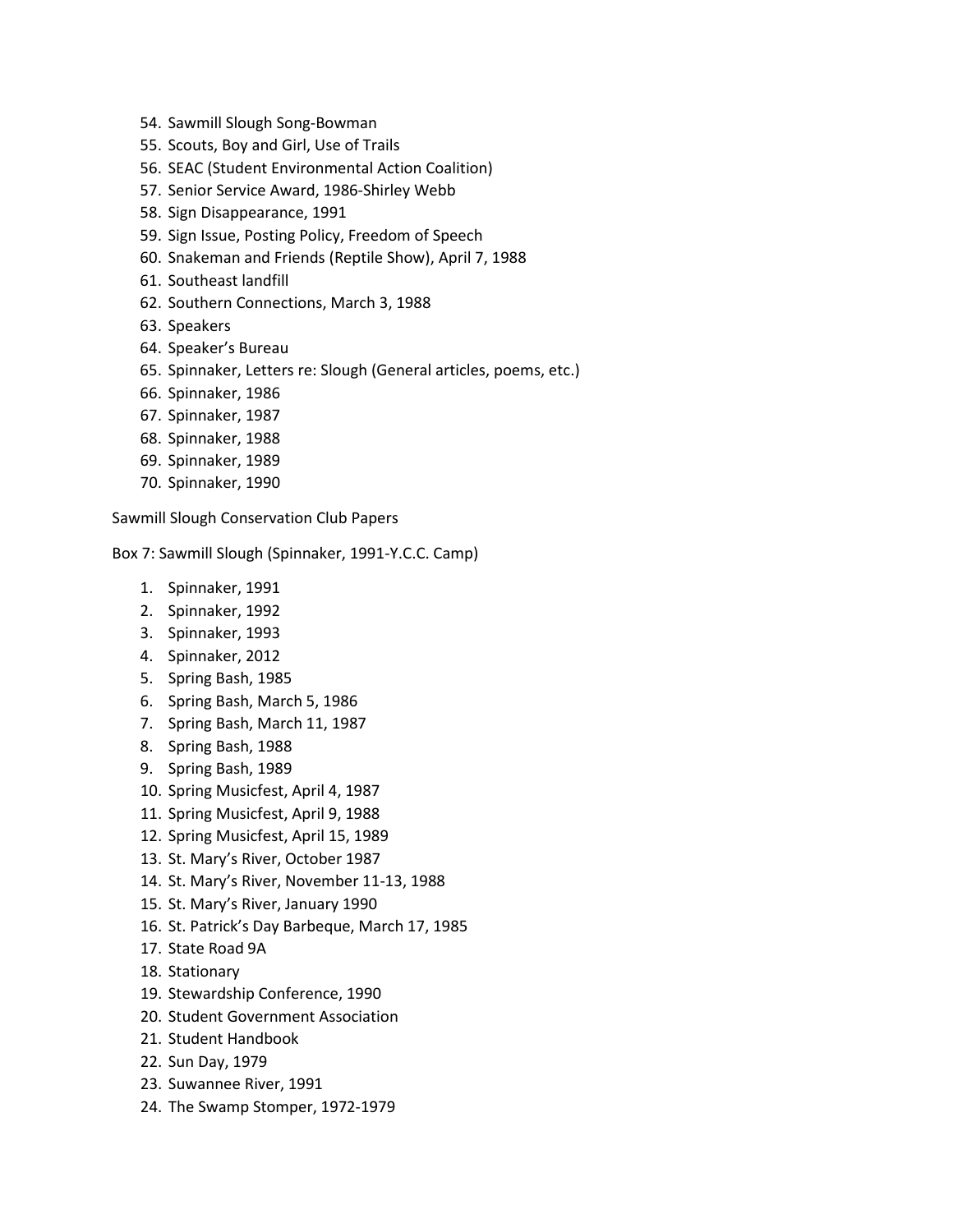- 25. The Swamp Stomper, 1980-1983
- 26. The Swamp Stomper
- 27. T-Shirt, Jill Henbner Design
- 28. T-Shirt, Erin Looney Design
- 29. T-Shirt, UNF Sanctuary Design
- 30. T-Shirt (unknown designer)
- 31. Tabglewylde, December 28, 1991
- 32. Tomoka River
- 33. Torryea State Park/Florida Caverns, November 22, 1987
- 34. Toxic trail of Tears, Alabama, November 21-22, 1987
- 35. Trash Bash, September 7, 1991
- 36. Tree Hill (P.A.T.H.)
- 37. Turtle Project (See also Spring Musicfest, 1987)
- 38. Veterinary Assistance for Wounded Animals
- 39. Vita Course
- 40. Water Conservation
- 41. Webb, Shirley and Family
- 42. West, Terry D.
- 43. Wetlands (July 1990, Times-Union Series)
- 44. Who's Who
- 45. Wood, Betsy
- 46. Wood Duck Boxes, Eagle Scout Service Project, February 12, 1989
- 47. Woods, Jeff: Liberal Studies Exposition, "An Island of Green"
- 48. Woodward, Michael
- 49. Woodwell Lecture, April 12, 1985
- 50. Y.C.C. (Youth Conservation Corp) Camp

Box 8: Photographs and Media

- 1. Pictures from photo albums, 1973-1980
- 2. Pictures from photo albums, 1981-1986
- 3. Pictures from photo albums, 1987-March 1988
- 4. Pictures from photo albums, April-December 1988
- 5. Pictures from photo albums, 1989
- 6. Pictures from photo albums, 1990-1992
- 7. Pictures from photo albums, 1998-2003
- 8. Loop road Lawsuit-Safety-Scaffold Block Emergency Exit
- 9. Sawmill Slough Slides (1)
- 10. Sawmill Slough Slides (2)
- 11. Sawmill Slough, Misc. photos and negatives, 1978, 1989
- 12. Sawmill Slough, Misc. photos and negatives, 1990s and 2000s
- 13. Club of the year, 2000-2001
- 14. Audio Tape, Robert Loftin Deposition, Audio Tapes (1-3)
- 15. Audio Tape, Water Management District Regulatory Meeting (4/10/1990) Audio Tapes (1-2)